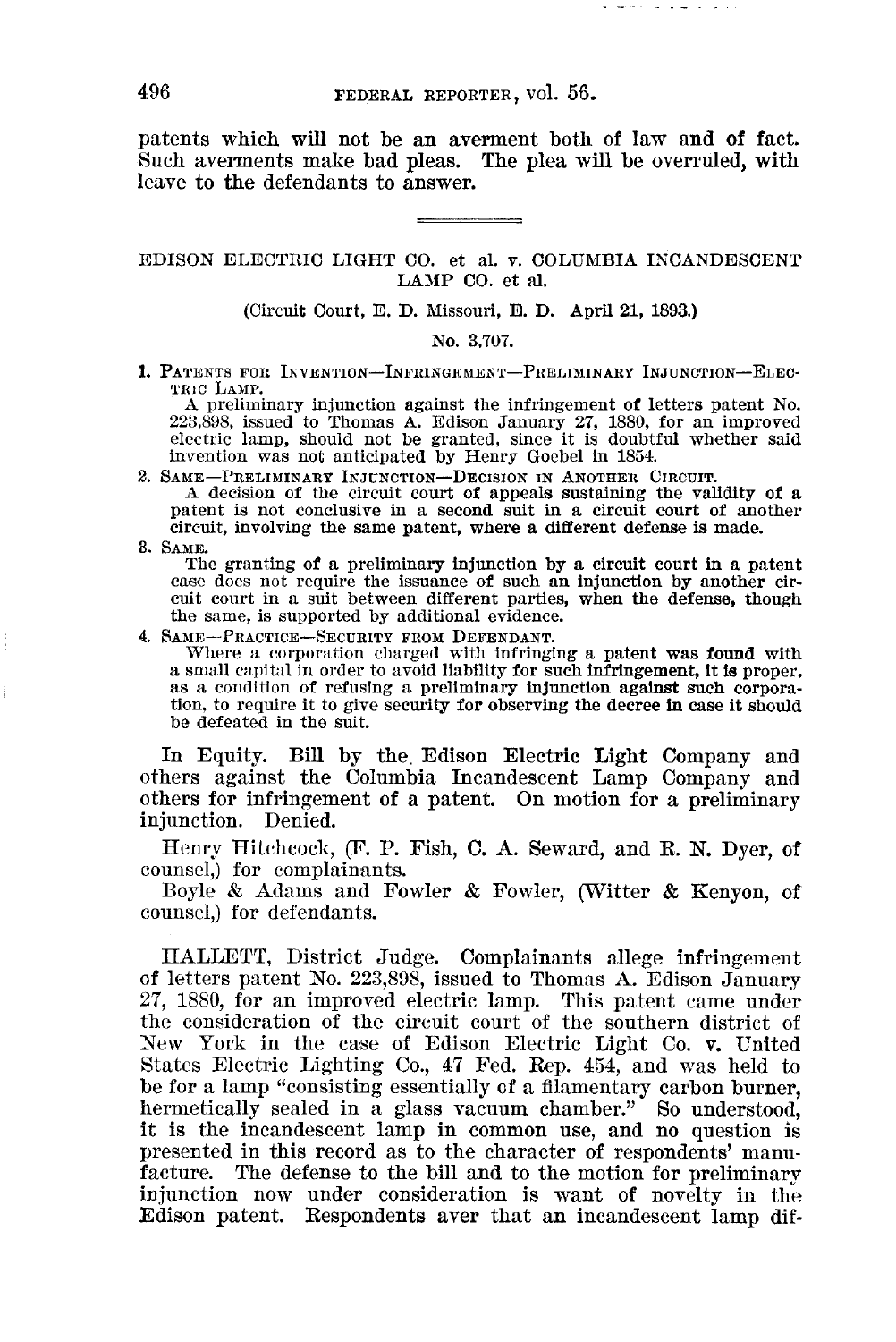ferent in form, but in all essential features the same as that now in general use, was made as early as 1854 by Henry Goebel, of New York city, and that it was used by him in various ways, and at different times, for many years thereafter. It will not be necessary to describe this lamp at length, as it has the same constituents as the Edison lamp. We are at present more concerned with the struggle between the contending forces, on the one side to maintain, and on the other to disprove, the existence and use of the lamp anterior to the date of the Edison invention. A large mass of testimony, in the form of affidavits, is offered by each party on the question of fact, which, to consider at length, would be a tiresome and unprofitable task.

The principal objection urged by complainants against the Goebel invention is that it has an impossible date; no man could make it in the time and manner assigned to it; the incandescent lamp is the product of several auxiliary arts, not likely to fall within the compass of a single mind; as an achievement of science, the lamp is a matter of progessive steps, some of which must be made by the world at large, before others can be taken by anyone. This is no more than to say that no man can outrun his competitors to any great length in the field of scientific investigation,-a proposition which has no support in reason or experience. There seems to be no reason for saying that Goebel could not reach in 1854 the point attained by Edison in 1879, unless, as was said by the dissenting justices in the telephone cases, "it is regarded as incredible that so great a discovery should have been made by the plain mechanic, and not by an eminent scientist and inventor."

In so far, however, as it may be shown that the methods adopted by Goebel were not equal to the results obtained, the evidence should receive the most careful consideration. On this point it appears that Goebel has recently made several lamps of the form and with the material and tools formerly used by him. These lamps were tested by men of skill and experience in such matters, and they were found to be reasonably effective. They are not so good as the lamps in common use, but they can be operated, and they give reasonable service in time and capacity of light. that in this way we have prima facie proof of Goebel's ability to make lamps in the way he claims to have made them before the time of Edison's invention.

It is said that Goebel is involved in contradictions and misstatements of fact, due to the lapsing memory of old age, or to untruthfulness. Be it so. He does not appear to be an adventurer or an impostor. It is not reasonable to believe that he made the story related in his affidavit, and did not make the lamp he has described. Whatever may be said as to Goebel's veracity, he is supported at many points by witnesses of good repute, who speak with precision, and apparently with deliberation.

As already suggested, it is not necessary or profitable to go over the testimony at length, with a view to determine the relative value and weight of every part. It is enough to say that there is

 $v.56$ F.no.7 $-32$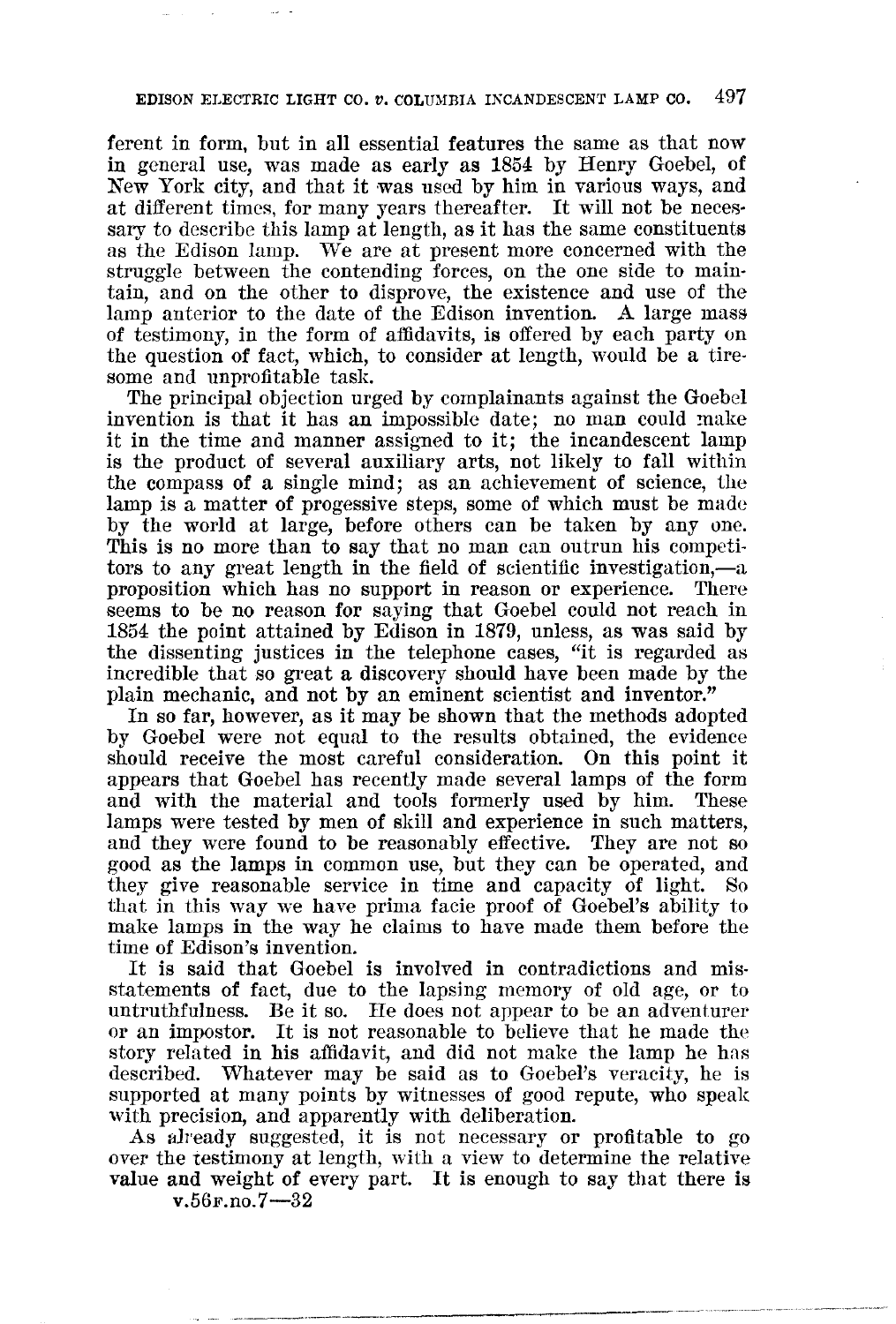a fair preponderance of testimony in support of the Goebel claim.

There is not the measure of proof demanded by complainants' counsel, who maintain that the court should require proof of the fact beyond reasonable doubt. This degree of certainty is not often attained upon testimony in the form of affidavits, where the issue is contested, and it is not reasonable to demand such certainty as to the defense. Complainants must show a clear right in support of a preliminary writ, and a defense which puts the case in doubt is sufficient to defeat the application. Goodyear, etc., Co. v. Dunbar, 1 Fish. Pat. Cas. 472; Glaenzer v. Wiederer, 33 Fed. Rep. 583; Fraim v. Iron Co., 27 Fed. Rep. 457; Cary v. Spring-Bed Co., 26 Fed. Rep. 38; Rob. Pat. 1171.

It is also contended that the decree of the circuit court of New York against the United States Electric Lighting Company, sustaining the patent, (47 Fed. Rep. 454,) which decree has been affirmed in the court of appeals of the second circuit, (52 Fed. Rep. 300, 3 C. C. A. 83,) is conclusive of complainants' right to the writ for which they now ask. No doubt is entertained as to the conclusive effect of that decree, here and elsewhere, as to all matters in issue in that cause; for, although respondent was not a party to that litigation, the court would not, on a preliminary motion, consider any matter which passed to judgment in that suit. But the Goebel defense was not made in that suit, and therefore the case has not the authority on this motion which has been ascribed to it. Machine Co. v. Hedden, 29 Fed. Rep. 147; Lockwood v. Faber, 27 Fed. Rep. 63; Machine Co. v. Adams, 3 Ban. & A. 96.

Another suit by the complainants against the Beacon Vacuum Pump & Electrical Company in the circuit court for the district of Massachusetts is in a different attitude. In that suit the of Massachusetts is in a different attitude. Goebel defense was made, and upon motion for preliminary injunction, recently heard and allowed, it was overruled. 54 Fed. Rep. 678. It is contended that the ruling in that case should be recognized and followed as a precedent in respect to the present motion. And perhaps, if the issue, the testimony, and the situation of the parties appeared to be the same in both cases, such result might follow, more from the persuasive effect of the opinion of another court on the same matter than from any notion of authority ascribed to such opinion. In courts of equal jurisdiction, proceeding concurrently in the investigation of the same subject, the right and duty of each to exercise independent judgment cannot be denied. That they should in the end. reach the same result is greatly to be desired, but one cannot become an echo to the other for that praiseworthy purpose. In this instance the consequences to flow from diverse opinions are not regarded as serious. In the Massachusetts circuit, and here as well, the motion is interlocutory, and in each case the ruling may well enough stand upon the situation of the parties; and we have much additional testimony to that upon which the court acted in the Beacon Case. So that upon all points I do not feel compelled to accept the opinion of the court in that case.